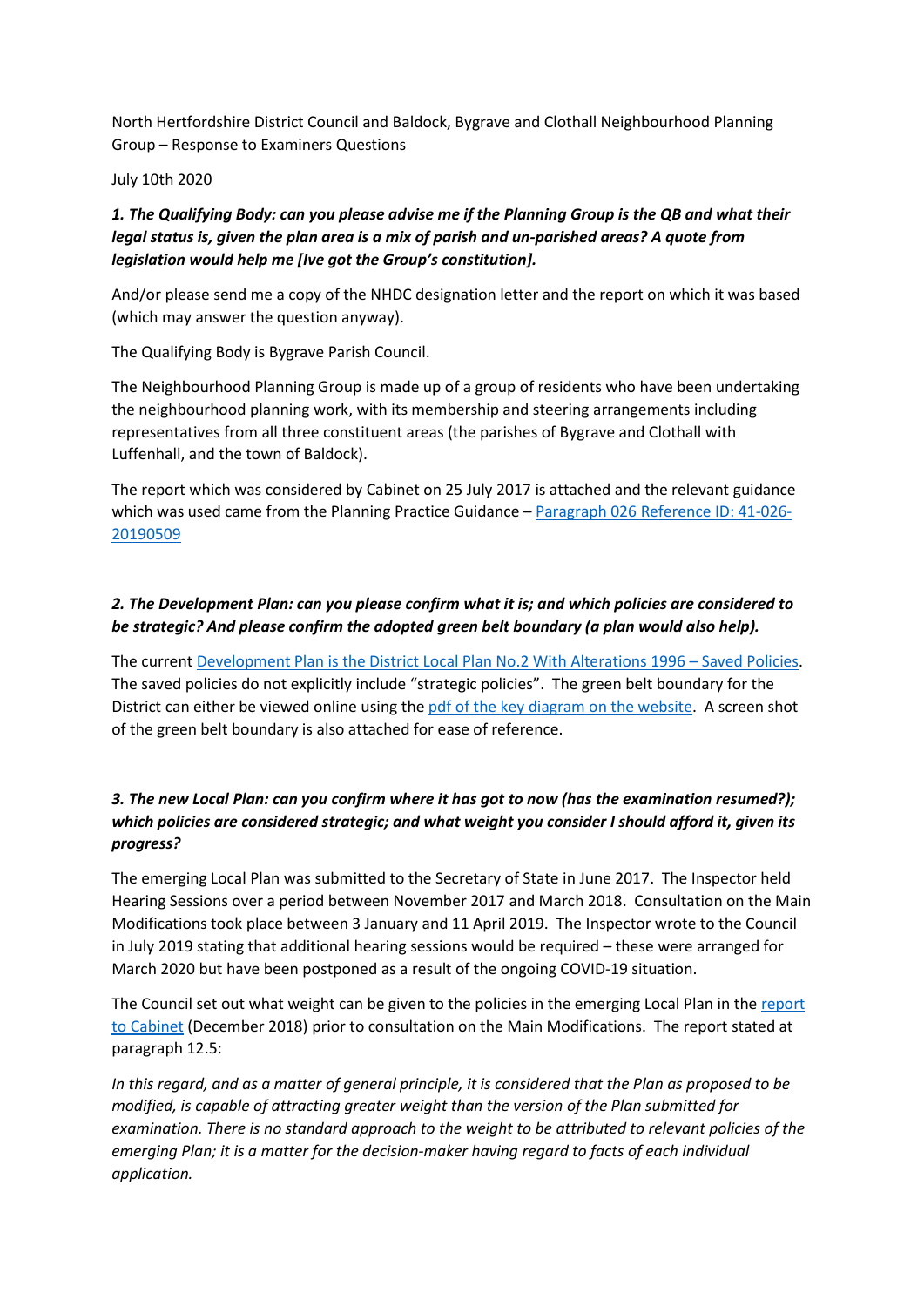# 4. The Green Belt: Can you please confirm my understanding that the Neighbourhood Plan (NP) incorporates a number of allocated sites that the new Local Plan (LP) will remove from the green belt?

The designated neighbourhood planning area does include sites allocated in the emerging Local Plan for development (although it makes clear that it is not allocating these itself). The table summarises whether the sites are currently in the green belt.

| Site Ref.   | Site Description                                   | No. of dwellings | Currently  |
|-------------|----------------------------------------------------|------------------|------------|
|             |                                                    | (as amended in   | in the     |
|             |                                                    | the Main         | Green belt |
|             |                                                    | Modifications)   | Y/N        |
| Policy BA1  | Land North of Baldock (see Policy SP14)            | 2,800 homes      | Υ          |
| Policy BA2  | Land south-west of Clothall Road (Clothall parish) | 200 homes        | Y          |
| Policy BA3  | Land south of Clothall Common (Clothall parish)    | 245 homes        | Υ          |
| Policy BA4  | Land east of Clothall Common (part in Clothall     | 50 homes         | $Y$ – part |
|             | parish)                                            |                  | $N - part$ |
| Policy BA5  | Land off Yeomanry Drive                            | 25 homes         | N          |
| Policy BA6  | Land at Icknield Way                               | 26 homes         | N          |
| Policy BA7  | Land rear of Clare Crescent                        | 20 homes         | N          |
| Policy BA11 | Deans Yard, South Road                             | 20 homes         | N          |

| Site Ref.   | Site Description | <b>Employment Site</b><br>(hectares) | Currently<br>in the<br>Green belt<br>Y/N |
|-------------|------------------|--------------------------------------|------------------------------------------|
| Policy BA10 | Royston Road     | 19.6                                 | v                                        |

# On the basis they are currently in the green belt, if the LP is not adopted before the NP what is the status of those sites for the purposes of my examination - do they remain in the green belt? I assume so; therefore, how can the NP effectively re-draw the green belt and allocate those sites for housing?

The neighbourhood plan does not allocate sites, or indeed propose to change the green belt boundary around the proposed development sites. The policies in the neighbourhood plan have been drafted to supplement the policies in the emerging Local Plan and help guide development on those allocated sites and to secure the "best outcome for Baldock, Bygrave and Clothall from whatever development does take place." (BBC NP – Introduction, page 1)

It follows that if the neighbourhood plan is adopted prior to the local plan, those sites will remain in the green belt until such time as the local plan is adopted. The preface to the neighbourhood plan makes clear that some of its policies will only be relevant to the extent that proposals in the new local plan are eventually adopted, with more detail on the interrelationship being set out in the basic conditions statement (see page 69 of the evidence report which accompanies the neighbourhood plan).